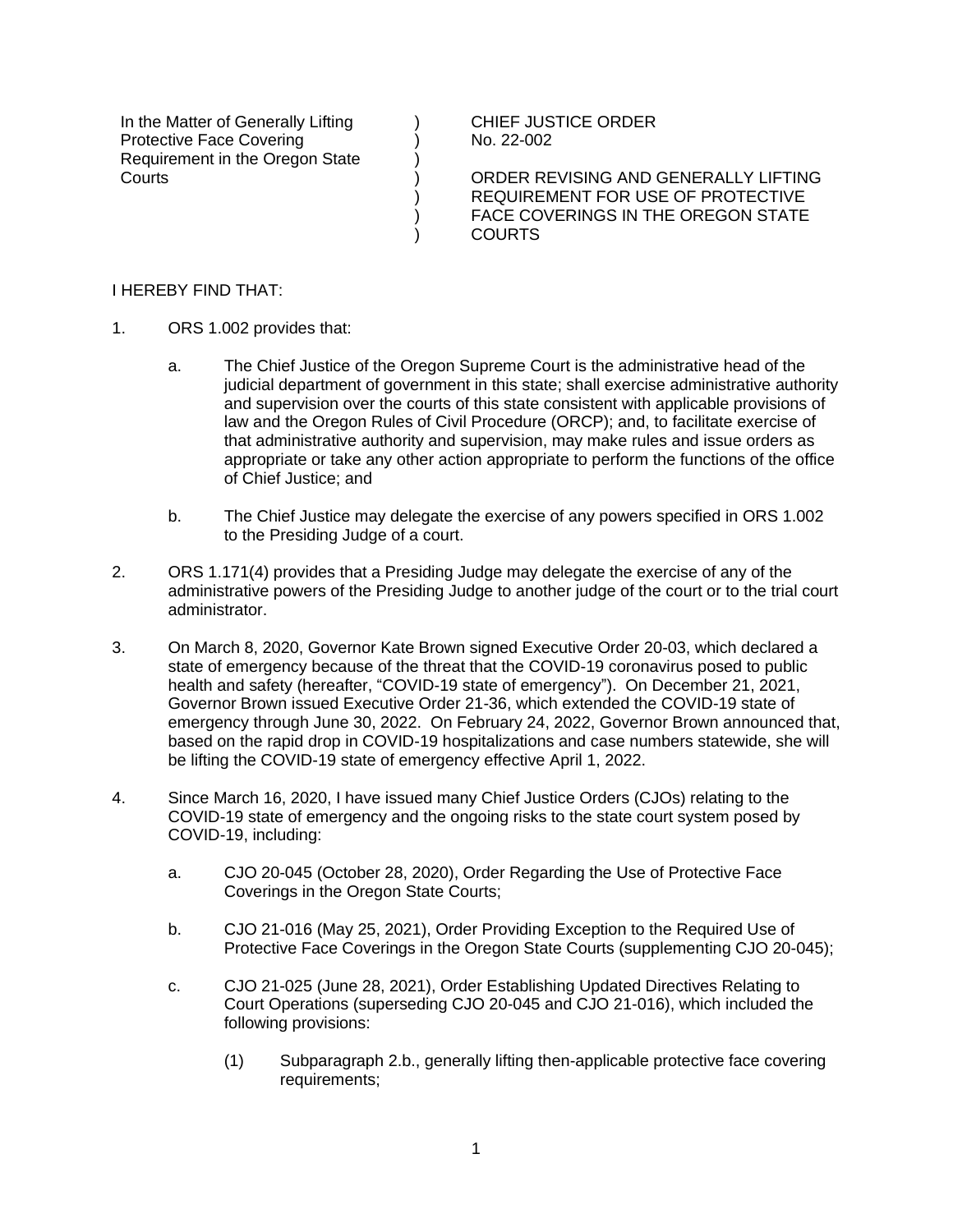- (2) Subparagraph 2.c., regarding protective measures in proceedings; and
- (3) Subparagraph 2.d., regarding protective measures in other circumstances;
- d. CJO 21-028 (July 29, 2021), Order Reinstating Required Use of Protective Face Coverings in the Oregon State Courts, with Exceptions (superseding subparagraph 2.b. of CJO 21-025);
- e. CJO 21-030 (August 13, 2021), Order Requiring Use of Protective Face Coverings in the Oregon State Courts (superseding CJO 21-028); and
- f. CJO 21-039 (September 16, 2021), Order Imposing Vaccination Requirement, applying to judges and staff, with the opportunity to request an exception.
- 5. On February 7, 2022, the Oregon Health Authority (OHA) announced that the statewide requirement that protective face coverings be worn in indoor spaces in Oregon, now set out in OAR 333-019-1025, will be lifted by no later than March 31, 2022, due to health scientist expectations that, by that time, 400 or fewer Oregonians will be hospitalized with COVID-19 (which is the level of hospitalizations the state experienced before the Omicron variant of the COVID-19 virus began to spread in late 2021). OHA's announcement further stated that, after the statewide requirement is lifted:
	- a. High-risk individuals including those who are unvaccinated, immunocompromised, at high risk of COVID-19 hospitalization (including those with underlying health conditions and those 65 and older), and those who live with people at high risk – are strongly encouraged to continue wearing protective face coverings in indoor public settings; and
	- b. Employers and businesses may continue to establish their own protective face covering requirements to protect employees and customers.

On February 28, 2022, Governor Brown announced a further upcoming change, to the effect that Oregon's general requirement to wear protective face coverings indoors will be lifted after March 11, 2022, and that, after that date, executive branch state employees working in state facilities will no longer be required to wear protective face coverings, except for employees working in correctional or health care settings, and other exceptions that are temporary in nature.

- 6. On February 25, 2022, the Centers for Disease Control and Prevention (CDC) issued new recommendations for the wearing of protective face coverings, based on the risk of COVID-19 spread and hospitalization status in the community, identifying three categories of county risk: low, medium, and high. The CDC now recommends that:
	- a. Individuals in high-risk counties wear protective face coverings indoors, regardless of personal risk level;
	- b. Individuals in medium-risk counties wear protective face coverings indoors, if they are immunocompromised or at high risk for severe illness; and
	- c. Individuals in low-risk counties wear protective face coverings based on personal preference, informed by personal level of risk.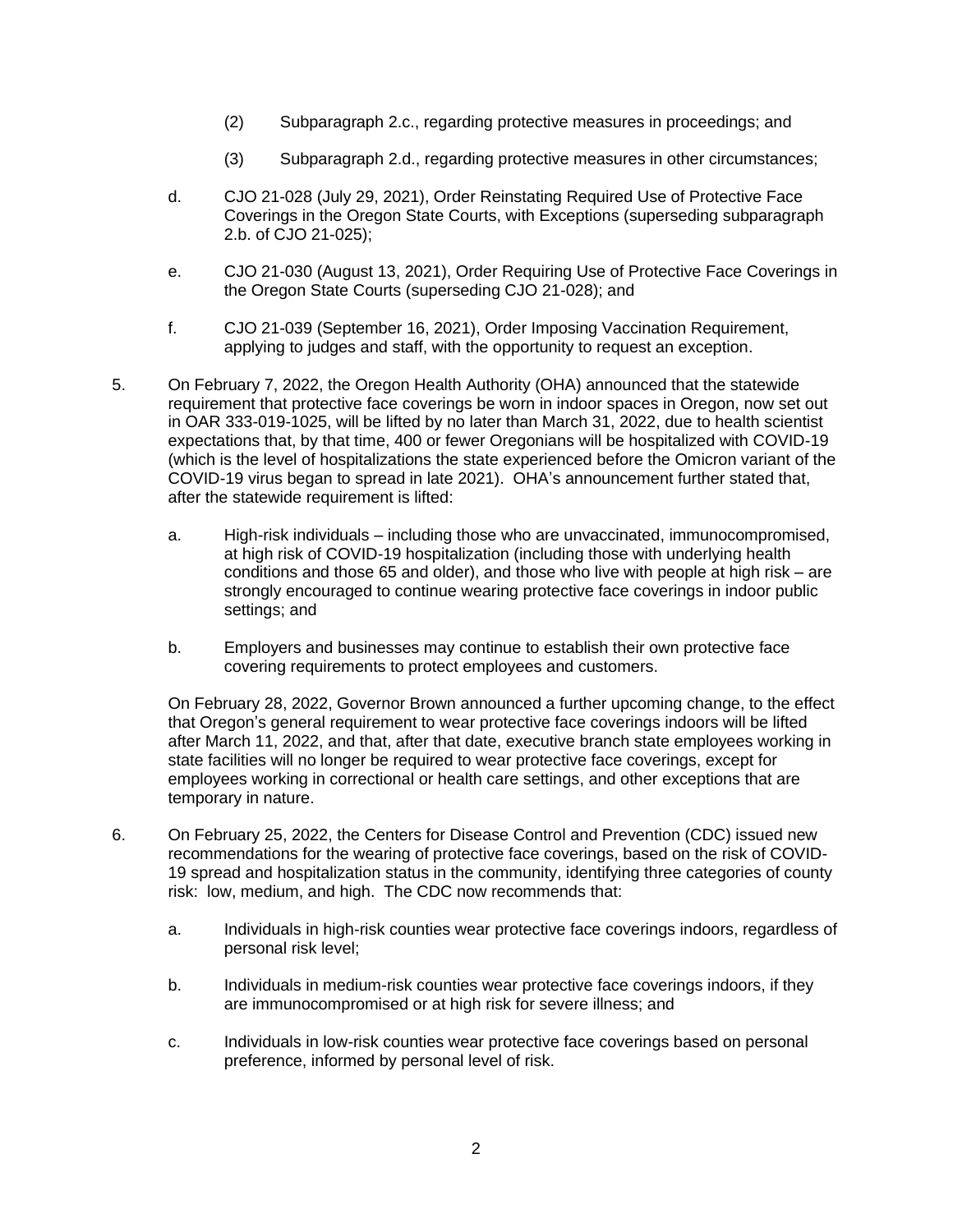7. The Oregon Judicial Branch has achieved an exceptionally high vaccination rate against COVID-19 – at least 94 percent of all judges and staff – which has significantly helped to protect our judges and staff against serious illness, and also has helped to protect others who enter our court facilities and to stabilize our court operations. I thank our judges and staff for taking that important step, while at the same time recognizing that case participants and other members of the public who enter our courthouses have varying rates of vaccination, with the rates in some of our communities much lower than the statewide average.

This order is based on all the foregoing, not limited to the declared COVID-19 state of emergency, and also on currently available information concerning the risks and spread of the COVID-19 virus. This order may be revised as further information becomes available or as directives from the Governor or guidance from OHA change.

I hereby ORDER as follows:

- 1. Definitions. As used in this order:
	- a. "Administrative Authority" means, as to any judge, the Presiding Judge; as to any staff, "Administrative Authority" has the meaning set out in Judicial Department Personnel Rule 2.01.
	- b. "Court facility" means the courthouse or any alternative physical location being used by the court or the Office of the State Court Administrator, but not any part of a building or location that is not under the court's control.
	- c. "In person" means that a court proceeding is being conducted in the court facility, including at least one in-person participant who is neither the judge nor court staff.
	- d. "Local government" means a county or city in whose jurisdiction the court facility is located.
	- e. "Participants" means individuals who are participating in a court proceeding, other than the judge and staff, including lawyers, parties, witnesses, jurors, interpreters, and courtroom security personnel.
	- f. "Protective face covering" means a covering of the nose and mouth to protect against spreading the COVID-19 virus, as recommended by the CDC and OHA.
	- g. "Staff" means Oregon Judicial Department (OJD) employees.
- 2. Protective Face Coverings
	- a. Except as provided otherwise in subparagraphs 2.b, 2.c., and 2.d., protective face coverings are no longer required to be worn in any court facility.
	- b. So long as an executive branch statewide requirement is in effect that requires protective face coverings to be worn in correctional facilities, judges and staff must wear protective face coverings when working in either an adult jail or correctional facility, or in a youth detention or correctional facility, as determined by the Administrative Authority.